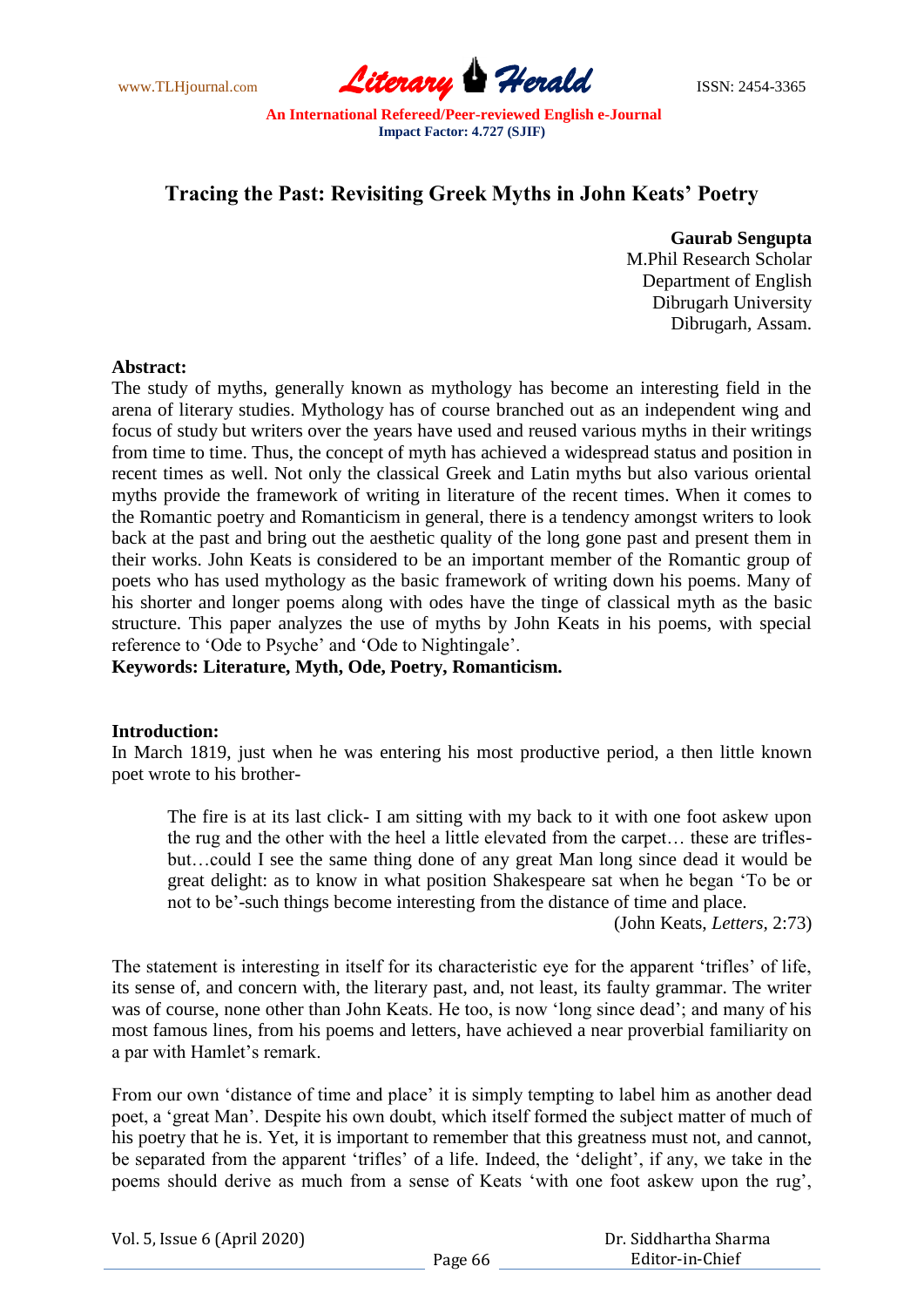www.TLHjournal.com **Literary Herald Herald** ISSN: 2454-3365

grounded in what he elsewhere calls "circumstances" not that dissimilar to our own, as it does from any view of him as "great Man."

Keats was born on  $31<sup>st</sup>$  October 1795 in London and he was the eldest child of his parents Thomas and Frances Keats. At the age of fifteen, he left Clarke School in Enfield to be apprenticed to an apothecary-surgeon and study medicine in a London Hospital. Though he became a licensed apothecary in 1816, he never practiced his profession, instead decided to write poetry. Keats' love of poetry was ingrained in him by his former schoolmaster's son Charles Cowden-Clarke who first introduced him to the poetry of Spenser. Clarke also introduced him to the radical poet and influential editor of the *Examiner*, Leigh Hunt, who encouraged and published his sonnets '*On First Looking into Chapman's Homer*' and '*O Solitude*."

#### **Discussion:**

Keats published his first volume of poems, *Poems by John Keats* in 1817 following it up with *Endymion* in 1818 and the final volume of poetry, i.e., *Lamia, Isabella, The Eve of St. Agnes, and Other Poems* in the year 1820. In the summer of 1818, Keats nursed his brother Tom, who suffered from Tuberculosis. That year he met and fell in love with Fanny Brawne whom he could not marry. In 1820 he himself fell ill with tuberculosis. On February 23, 1821, at the age of Twenty-five, he died in Rome and was buried in the Protestant cemetery. And these words were inscribed in his tomb-

"Here lies the one whose name was writ in water."

This paper takes into account Keats' 'Ode to Psyche' and 'Ode to a Nightingale'. In H.W. Garrod's book *Keats* there is one sentence about Keats' Odes that is a good deal more pointed and significant than its author presumably intended.

"…the close connections of thoughts which exist between all of the Odes with the exception of that 'To Autumn'...a sequence...not of time but of mood."

The above statement makes it clear enough that the Odes really are in a unified sequence and the best way to understand them is to treat them as such and make them interpret each other. Like any writers of the Romantic Age, Keats too loved nature and admired the beauty of nature. Keats wrote it right when he says-

> "A thing of beauty is a joy forever: Its loveliness increases; it will never Pass into nothingness; but still will keep A bower quiet for us, and a sleep Full of sweet dreams, and health, and quiet breathing."

*(Endymion*: Book 1)

He does not give any theory or ideology about nature. The principle theme pervading most of his poetry is the tension between the transitoriness of human life where neither youth and beauty nor love endures, and the enduring beauty of the world of art and imagination. This is well reflected in his poem '*Ode on a Grecian Urn*' where the 'unravish'd bride of quietness'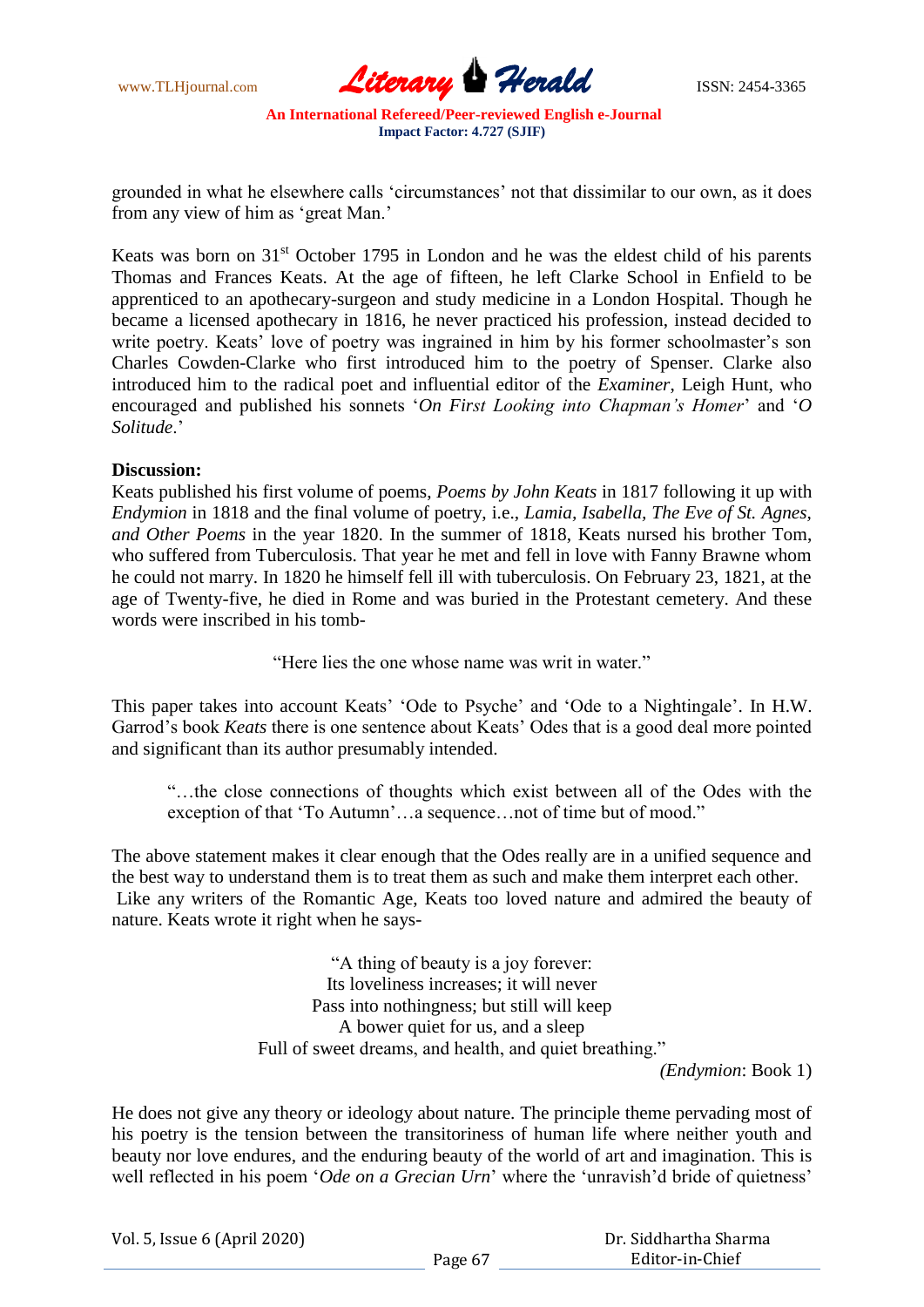www.TLHjournal.com **Literary Perald ISSN: 2454-3365** 

transcends life and death. He merely reveals the beauties of the world with youthful effusiveness. Keats could-

> "Stand on tip toe on a little hill or Linger awhile upon some bending planks That lean against a streamlet's rushy banks, And watch intently Nature's gentle doings." (From *I Stood Tip-Toe* by John Keats)

Like all Romantics, Keats was essentially Hellenistic. He was influenced and inspired by Hellenism which was the soul of his poetry. The word "Hellenism" is derived from the word 'Hellene' which means Greek. Therefore, "Hellenism" means Greek quality, culture, manner, Greek idioms and Greek spirits. Keats" "Hellenism" on his love for Greek arts, sculpture, culture and mythology has made him distinct in the gallery of Romantics. Keats began his life-long interest in classical mythology under the guidance of Clarkes, reading, most notably Lempriere"s *Classical Dictionary*. Classical Greek art and mythology as well as medieval architecture and scenes from nature drawn from his various walking tours inspired some of his best known poems. Though, Keats was not a Greek man or a Greek poet, his passion of Greek ideals and idols was very great which vividly expressed in his poems. And this made P.B. Shelley remark-

"John Keats is a Greek."

During his childhood, Keats" mind fed with the magical stories of Greece and Rome. This interest in classical literature and mythology later became a dominant influence in Keats' life and the creative achievement in his career. Keats also found inspiration and knowledge about classical antiquity through Virgil"s Aeneid which he read in Latin during his school days. In fact, Keats was so inspired by Aeneid that he tried to translate the entire volume when he was still a student.

Indeed, though Keats was much influenced by medieval themes and by what he considered to be the atmosphere of the Middle Ages, it was ancient Greece that haunted his imagination most. He knew it mainly through Lempriere"s *Classical Dictionary*, the Elgin Marbles, and Chapman"s Homer, yet his instinctive understanding enabled him to use these inadequate approaches more effectively than many a better educated poet had used his sounder knowledge.

( *A Critical History of English Literature, Volume II,* David Daiches)

It is said that one day, one of his friends lent him a copy of Chapman"s translation of Homer. He was captivated by the new word of wonder and pleasure, which Homer revealed to him. He felt as if he had discovered a new world when he says:

> "Then felt I like some watcher of the skies, When a new plant swims into his ken." (*On First Looking into Chapman's Homer* by John Keats)

| Vol. 5, Issue 6 (April 2020) |  |  |  |
|------------------------------|--|--|--|
|------------------------------|--|--|--|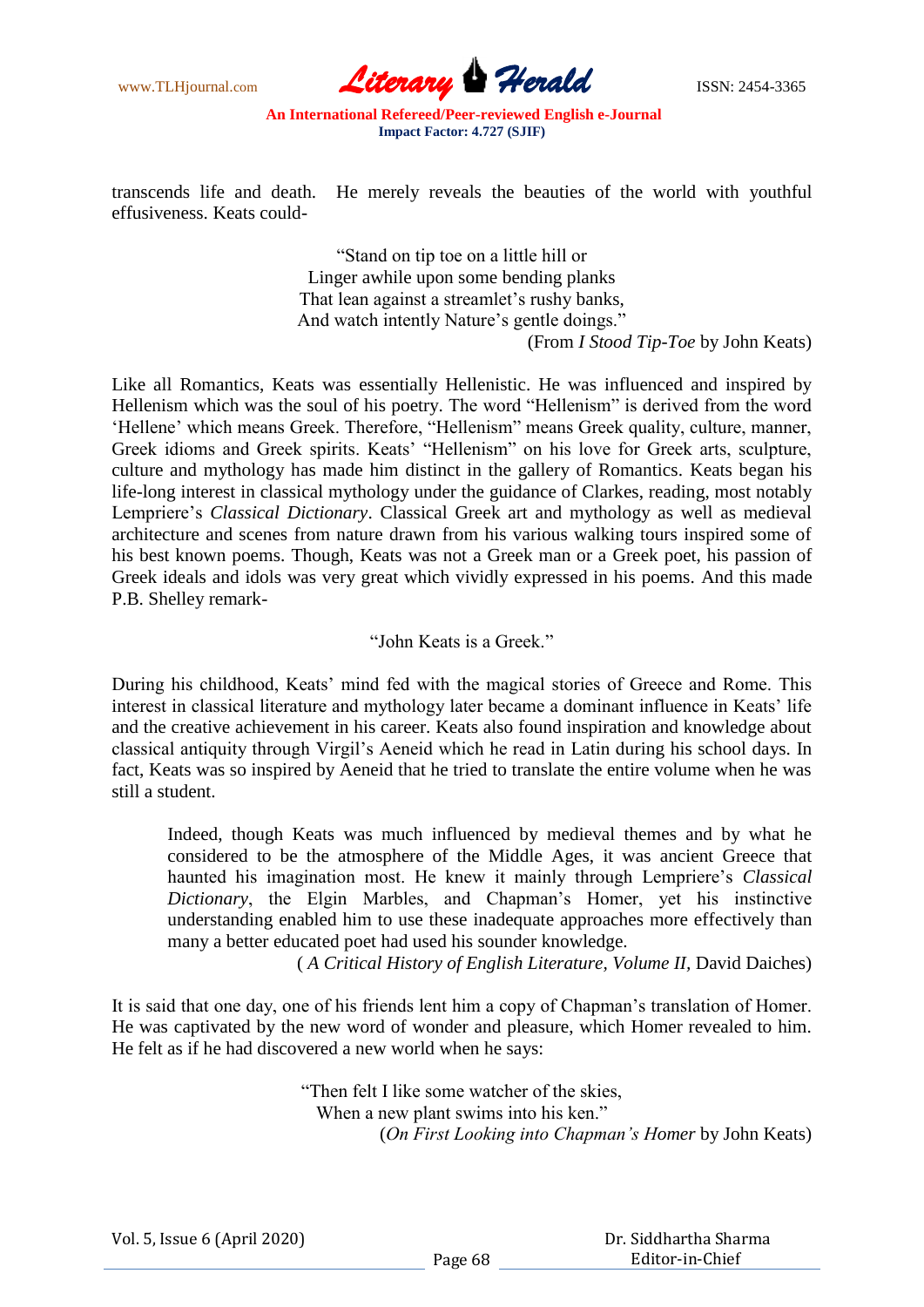www.TLHjournal.com **Literary Herald Herald** ISSN: 2454-3365

But the most important factor in Keats' Hellenism was his own Greek temperament of his mind.

> "Beauty is truth, truth beauty-that is all Ye know on earth, and all ye need to know." (*Ode on a Grecian Urn* by John Keats)

When these lines are read from John Keats' '*Ode on a Grecian Urn*', the reader can feel the passion for beauty; "beauty is truth." For Keats, beauty became a very subtle and embracing concept. Like the Greeks, Keats too adored beauty. He believed in a close relationship between truth and beauty. However, he did not attempt to escape from the harshness of human existence to an ideal world of beauty. Keats said that beauty can be represented or expressed in many ways. The expression of beauty is the aim of all art, and beauty for Keats and Greeks are not exclusively physical or spiritual but represents the fullest development of all that makes for human perfection.

There are countless references to classical mythology in Keats poetry. The poet's use of vivid pictures and phrases shows us that he was well acquainted with the use of classical mythology. "*Ode to Psyche*" deals with the myth of Psyche and Cupid. In Greek myth,

Psyche was so beautiful that Venus became jealous of her and sent Cupid to make her fall in love with some unsightly creature; however, Cupid himself became her lover. He placed her in a palace but only visited her in the dark, and forbade her to attempt to see him. Her sisters, out of jealousy, told her he was a monster who would devour her. One night she took a lamp and looked at cupid while he slept, but a drop of hot oil woke him. Thereupon the God left her, angry at her disobedience. Psyche, solitary and remorseful, sought her lover all over the earth, and various superhuman tasks were required of her by Venus. The first was to sort out before nightfall an enormous heap of various kinds of grain. But the ants took pity on Psyche and arriving in hordes did the task for her. By one means or another all the tasks were completed except the last, which was to descend to the Underworld and fetch a casket of beauty from Persephone. Curiosity overcame Psyche and she opened the casket, which contained not beauty but a deadly sleep, to which she succumbed. Jupiter, at Cupid's entreaty, at last consented to their marriage, and Psyche was brought to heaven. This fairytale has often been interpreted as an allegory of the soul's journey through life and its final union with the divine after suffering and death.

(*The Oxford Companion to Classical Literature*)

Keats remarks that his "*Ode to Psyche*"

"…is a poem- that I have written is the first and the only one which I have taken even moderate pains. I have for the most parts dashed off my lines in a hurry. This I have done leisurely- I think it reads the more richly for it and will I hope encourage me to write other things in even a more peaceable and healthy spirit."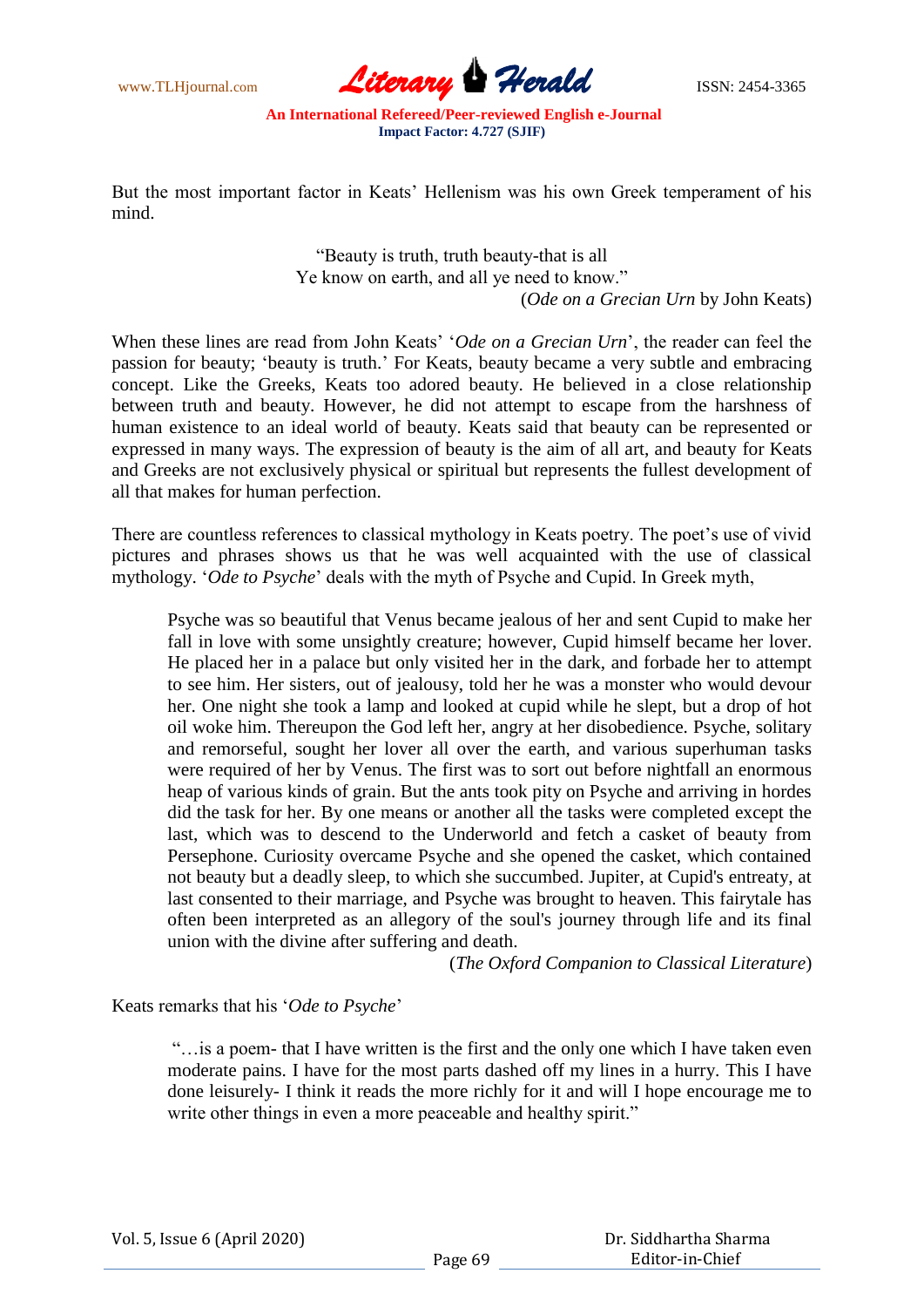www.TLHjournal.com **Literary Perald ISSN: 2454-3365** 

In his "*Ode to Psyche'*, Keats intended the irregular stanzas with inserted shorter lines, to produce loosely the effect of a "Pindaric Ode". In "*Ode to Psyche*", the speaker opens the poem with an address to Psyche as:

"O Goddess! hear these tuneless numbers, wrung"

He urges her to hear his words, and asks her to forgive him as he was singing to her, her own secrets. He also says that while he was wandering through the forest that very day:

> "Saw two fair creatures, couched side by side In deepest grass, beneath the whisp'ring roof Of leaves and trembled blossoms, where there ran A brooklet, scarce espied:"

The speaker saw them embracing one another with both their arms and wings. Then he says that he knew the winged boy who was "Cupid", the God of Love, but asks who the girl was.

> "The winged boy I knew; But who wast thou, O happy, happy dove? His Psyche true!"

Later on he answers his own question as "His Psyche true!" Psyche also means soul so here Psyche can be referred to a beautiful princess beloved of Cupid and Cupid"s soul, i.e., Psyche.

Then the speaker addresses Psyche again, describing her as:

"O latest-born and loveliest vision far Of all Olympus' faded hierarchy!"

He says that unlike other divinities, Psyche has none of the ornamentations of worship: She has no temples, no altars, no choir to sing for her, no lute, no pipe, no shrine, no grove, no oracle, no heat and so on. So, the speaker attributes this lack to Psyche"s youth saying that she has come into the world too late for "antique vows" and the "fond believing lyre." And till his fallen days, he would pay homage to Psyche and become her choir, her music and her oracle. He also states that he will become Psyche"s priest and build a temple for her. He promises Psyche about all the soft delights and says that the window of her new abode will be left open at night, so that her winged boy Cupid can come in-

> "And there shall be for thee all soft delight That shadowy thought can win, A bright torch, and a casement ope at night To let the warm Love in!"

Psyche is in possession of the "rosy sanctuary" and the torch is to direct her lover Cupid or Eros to her. The reference is, of course, to Cupid"s visits by night-as the original legend speaks. Now that Psyche is defied and knows her lover for a god there is no further need for

| Vol. 5, Issue 6 (April 2020) |  |  |  |
|------------------------------|--|--|--|
|------------------------------|--|--|--|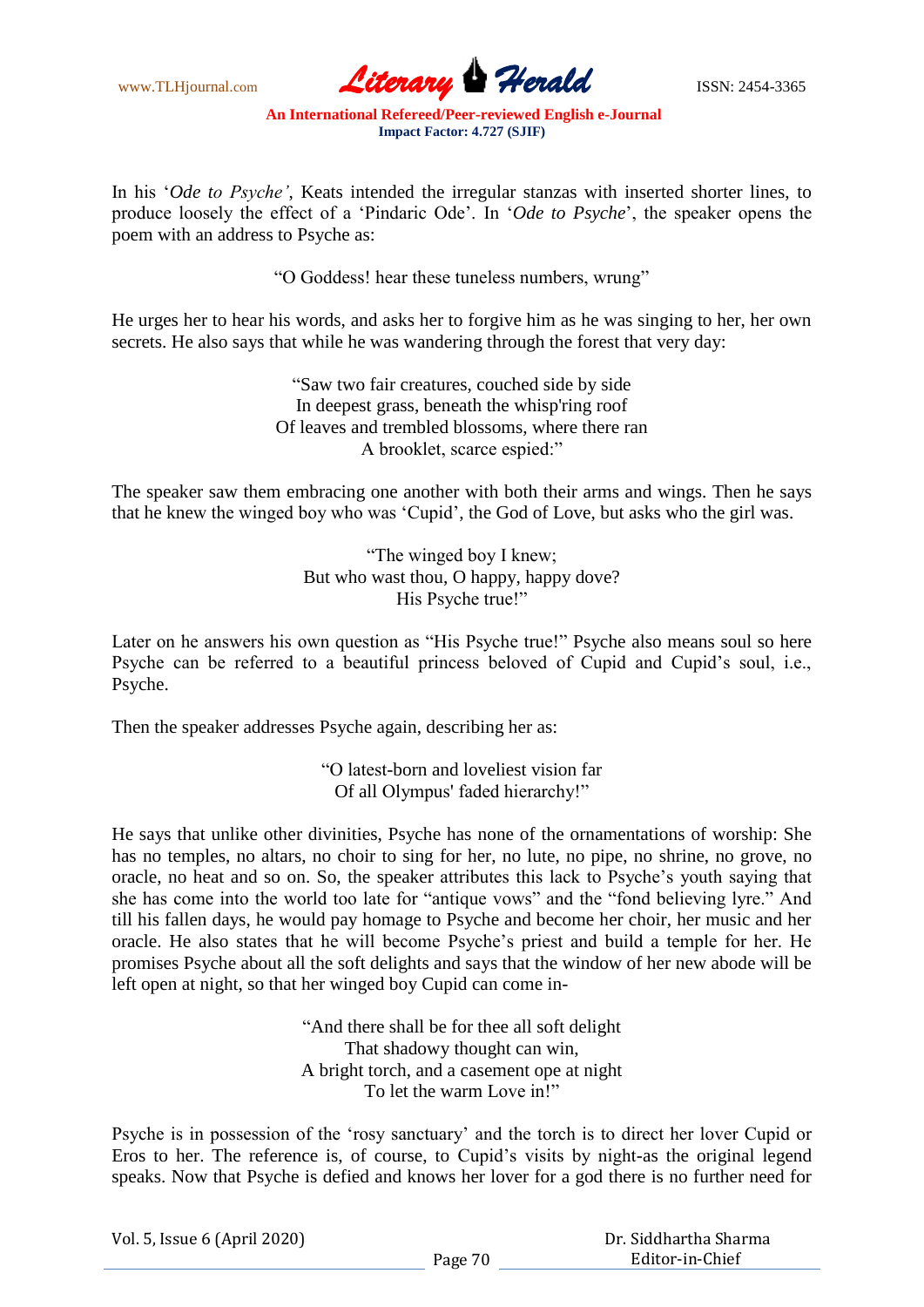www.TLHjournal.com **Literary Perald ISSN: 2454-3365** 

them to meet in darkness. The capital letter Love would seal this interpretation if there were any real doubt, and the human warmth of the quatrain may remind us that Keats was living next door to Fanny Brawne in April 1819 and probably kept an eye on her window when it was lit at night. Keats is vicariously gratifying a natural wish. Dr. Garrod reads the quatrain very differently-

There shall be a "bright torch" burning for her, and the casement shall be open to let her in at night. I do not find that any commentator has seized the significance of this symbolism. The open window and the lighted torch- they are to admit and attract the timorous moth-goddess, who symbolizes melancholic love…Keats has in fact identified the Psyche who is the soul (love"s soul) with the Psyche which means moth. It is a strange goddess whom he has brought from her native unrealities into the reality of the imagination. But her identity is certain-we encounter her again, brought into darker shadow, in the *Ode on Melancholy*.

On the other hand Keats" "*Ode to a Nightingale*" is a romantic ode which is dignified but highly lyrical poem in which the author speaks to a person or thing absent or present. In this famous ode, the speaker addresses to a nightingale while developing his theme "death". This ode has its roots in the ancient Greek ode, written in a serious tone to celebrate an event or to praise an individual.

In Greek and Roman mythology, the nightingale alludes to Philomela, whose tongue was cut out to prevent her from telling about her rape and who was later turned into a nightingale by the Gods to help her escape from death at the hands of the rapist.

> "My heart aches, and a drowsy numbness pains My sense, as though hemlock I had drunk,"

The opening lines of the poem suggest that the speaker's heart hurts as if he has just drunken poison. "Hemlock" is the poison that the Greek philosopher Socrates took when he was put to death. The speaker here does not die but feels as though he has drank some powerful drug that causes him to sink into a kind of oblivion.

"One minute past, and Lethe-wards had sunk:"

In Greek mythology, Lethe was a river of Hades that made people forget all their memories as they drank from it. The speaker then addresses the nightingale of the title and wants to clarify that the pain he feels is not because he is jealous of the bird"s happiness but its song makes him happy. The poet compares the nightingale to the "Dryad". In Greek mythology, a dryad is a female spirit attached to a tree.

> "That thou, light winged Dryad of the trees, In some melodious plot Of beechen green, and shadows numberless, Singest of summer in full-throated ease."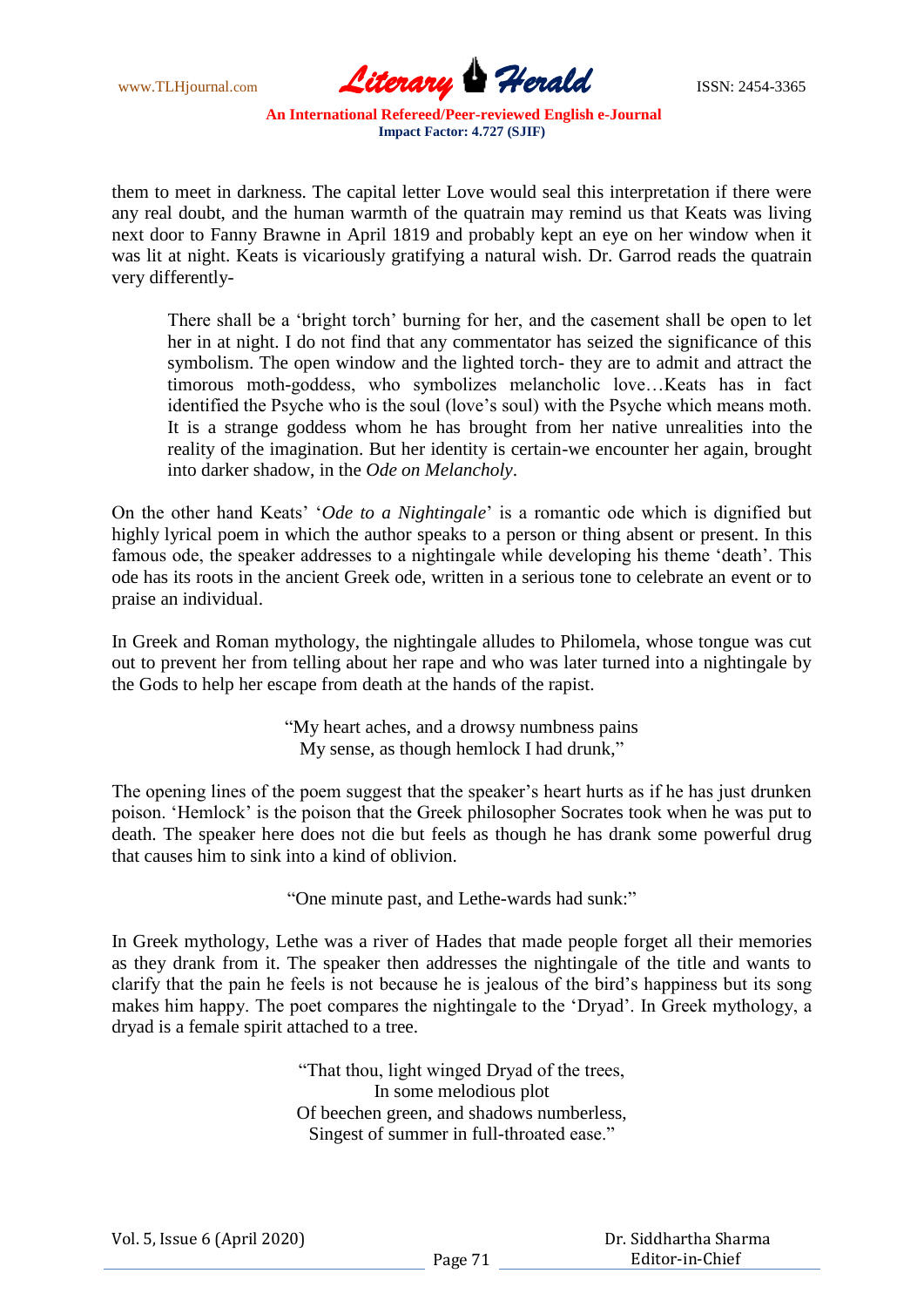www.TLHjournal.com **Literary Herald ISSN: 2454-3365** 

In the second stanza, Keats wants a draught of something which is different both in itself and in its effects from the hemlock of the first stanza. So exquisite the song of the Nightingale in the shadowy forest that it makes the speaker"s heart ache with joy and numbs his senses like a drug. The singing kindles in him a desire for a drink made of flowers and greenery and spiced with dance, the music of Southern France and days spent in sunshine. The speaker says he would also enjoy a drink from the fountain of Hippocrene, which is sacred to the Muses.

> "Full of the true, the blushful Hippocrene, With beaded bubbles winking at the brim,"

In Greek myth, Hippocrene is the name of a spring that the winged horse Pegasus created by stamping its hoof into the ground. Drinking from it was supposed to give poetic inspiration. The speaker thus wants to taste the water from the spring and then he would disappear in the forest with the nightingale on a journey towards death.

In his flight, among the shadows he would forget the afflictions of the world-weariness, fever, worry and old age. In this life, to think is to be sad and despairing. And love and beauty are all too brief. The speaker bids the nightingale to fly so that he may accompany itnot in the leopard drawn chariot of Bacchus- the God of wine, but on the wings of poetry. The poet says "tender is the night" as the Queen Moon sits on her throne, surrounded by her starry spirits. Light blows down from heaven through the gloomy shadows.

Entering the regions of death, the speaker says he cannot see the flowers around him and cannot smell the fragrance from the boughs.

> "I cannot see what flowers are at my feet, Nor what soft incense hangs upon the boughs,"

But he knows that Nature has endowed his dark environment with grass, thickets, wild fruit, trees, white hawthorne and eglantine. There are dying violets covered with leaves as well as musk roses and the murmurs of various insects.

Long has the speaker been a friend of Death, whom he calls "soft names" in his poetry. Now as the nightingale sings its song, it would seem a comfort to him for Death to take him. He would "cease upon the midnight with no pain".

Unlike the speaker, the nightingale is immortal. Down through the centuries, the speaker says, emperors and clowns alike have heard its song, as did Ruth. (The Book of Ruth in the Old Testament tells of his native of Moab-in the southwest of the present day Jordan who left home to live, work and marries in a foreign land).

Alas, the song of the nightingale fades away, travelling past meadows, over a stream, up a hillside and into the next valley. The speaker is all alone. Now that the bird is left, the speaker's not sure if he ever entered its world or not.

> "Was it a vision, or a waking dream? Fled is that music: - Do I wake or sleep?"

| Vol. 5, Issue 6 (April 2020) |         | Dr. Siddhartha Sharma |  |
|------------------------------|---------|-----------------------|--|
|                              | Page 72 | Editor-in-Chief       |  |